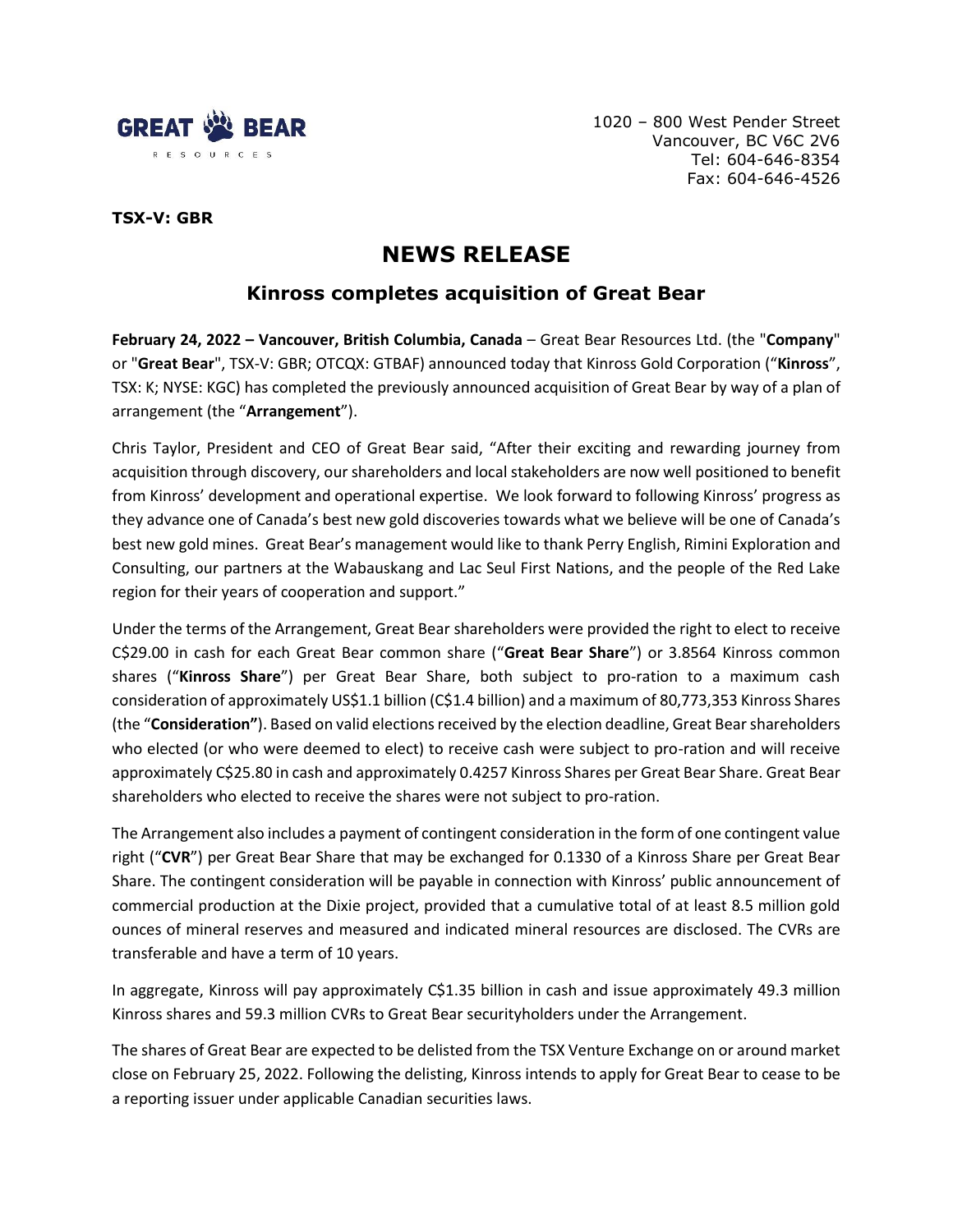Information regarding the procedure for exchange of shares for the Consideration is provided in the Company's management information circular dated January 13, 2022 (the "**Circular**"). The Circular is available on SEDAR under the Company's profile at [www.sedar.com](http://www.sedar.com/) and on the Company's website at [www.greatbearresources.ca/investors/great-bear-kinross-transaction.](http://www.greatbearresources.ca/investors/great-bear-kinross-transaction)

#### **About Great Bear**

Great Bear Resources Ltd. is a Vancouver-based gold exploration company focused on advancing its 100% owned Dixie project in Northwestern Ontario, Canada. A significant exploration drill program is currently underway to define the mineralization within a large-scale, high-grade disseminated gold discovery made in 2019, the LP Fault. Additional exploration drilling is also in progress to expand and infill nearby highgrade gold zones, as well as to test new regional targets.

Great Bear is a committed partner to all stakeholders, with a long-term vision of sustainable exploration to advance the Dixie project in a manner that demonstrates good stewardship of land, operational excellence and accountability.

#### **Investor Contact**

**Chris Taylor** President & Chief Executive Officer Tel. (604) 646-8354 Email. [info@greatbearresources.ca](mailto:info@greatbearresources.ca) **Calum Morrison** VP Business Development & CFO Tel. (604) 646-8354 Email. [info@greatbearresources.ca](mailto:info@greatbearresources.ca)

Website: [www.greatbearresources.ca](http://www.greatbearresources.ca/)

### **Cautionary note regarding forward-looking statements**

This release contains certain "forward looking statements" and certain "forward-looking information" as defined under applicable Canadian and U.S. securities laws. Forward-looking statements and information can generally be identified by the use of forward-looking terminology such as "may", "will", "should", "expect", "intend", "estimate", "anticipate", "believe", "continue", "plans" or similar terminology. The forward-looking information contained herein is provided for the purpose of assisting readers in understanding management's current expectations and plans relating to the future. Readers are cautioned that such information may not be appropriate for other purposes.

Forward-looking statements relate to future events or future performance and reflect our expectations or beliefs regarding future events and the impacts of the ongoing and evolving COVID-19 pandemic. Forward-looking statements include, but are not limited to statements with respect to the Consideration payable under the Arrangement, the timing of the delisting of Great Bear Shares; the contingent consideration; the pro-ration; the strengths, characteristics and potential of the Arrangement; and growth potential and expectations regarding the ability to advance the project. By their very nature, forwardlooking statements involve known and unknown risks, uncertainties and other factors that may cause our actual results, performance or achievements to be materially different from any future results, performance or achievements expressed or implied by the forward-looking statements. Such factors